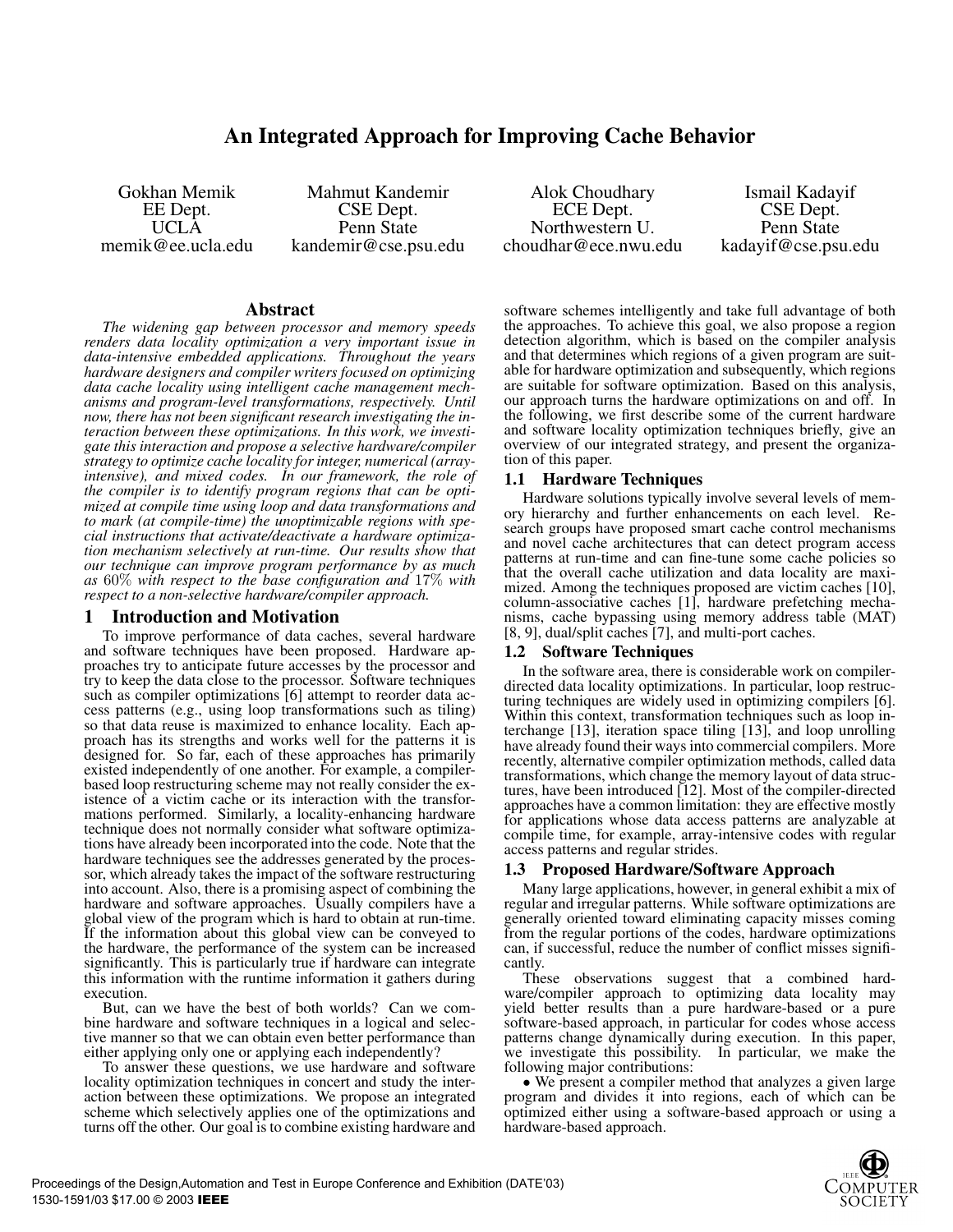

#### **Figure 1. Overview of the compiler-related part of our framework.**

• We propose a selective hardware/compiler optimization technique based on the analysis mentioned above.

• We present simulation results indicating that such a selective optimization approach outperforms the pure hardwarebased or pure compiler-based approaches in various codes (taken from different benchmarks such as SPEC, TPC, and others). It also outperforms a straightforward combination of hardware and compiler approaches (this corresponds to the case when one uses the most aggressive compiler optimizations provided and the program runs with hardware optimizations turned on all the times).

We believe that the proposed approach fills an important gap in data locality optimization arena and demonstrates how two inherently different approaches can be reconciled and made to work together.

## **1.4 Paper Organization**

The rest of this paper is organized as follows. Section 2 explains our approach for turning the hardware on/off. Section 3 explains the hardware and software optimizations used in this study. In Section 4, we explain the benchmarks used in our simulations. Section 5 reports performance results obtained using a simulator. Finally, in Section 6, we present our conclusions.

## **2 Program Analysis**

## **2.1 Overview**

Our approach combines both compiler and hardware techniques in a single framework. The compiler-related part of the approach is depicted in Figure 1. It starts with a region detection algorithm (Section 2.2) that divides an input program into uniform regions. This algorithm marks each region with special *ac- tivate/deactivate* (ON/OFF) instructions that activate/deactivate a hardware optimization scheme *selectively* at run-time. Then, we use an algorithm which detects and eliminates redundant activate/deactivate instructions. Subsequently, the software optimizable regions are handled by the compiler-based locality optimization techniques. The remaining regions, on the other hand, are handled by the hardware optimization scheme at run-time. These steps are detailed in the following sections.

#### **2.2 Region Detection**

In this section, we present a compiler algorithm that divides a program into disjoint regions, preparing them for subsequent analysis. The idea is to detect *uniform regions,* where 'uniform' in this context means that the memory accesses in a given region can be classified as either regular (i.e., compile-time analyzable/optimizable), as in array-intensive embedded image/video codes or irregular (i.e., not analyzable/optimizable at compile time), as in non-numerical codes (and also in numerical codes where pattern cannot be statically determined, e.g., subscripted array references). Our algorithm works its way through loops in the nests from the innermost to the outermost, determining whether a given region should be optimized by hardware or compiler. This processing order is important as the innermost loops are in general the dominant factor in deciding the type of the access patterns exhibited by the nests.

The smallest region in our framework is a single loop. The idea behind region detection can be best illustrated using an example. Consider Figure 2(a). This figure shows a schematic representation of a nested-loop hierarchy in which the head of each loop is marked with its depth (level) number, where the outermost loop has a depth of 1 and the innermost loop has a depth of 4. It is clear that the outermost loop is imperfectlynested as it contains three inner nests at level 2. Figure 2(b) illustrates how our approach proceeds.



**Figure 2. An example that illustrates the region detection algorithm. (a) Schematic representation of a nested-loop hierarchy. (b) Steps taken by our approach to insert ON/OFF instructions. (c) The resulting structure after the elimination of redundant ON/OFF instructions.**

We start with the innermost loops and work our way out to the outermost loops. First, we analyze the loop at level 4 (as it is the innermost), and considering the references it contains, we decide whether a hardware approach or a compiler approach is more suitable ( Step 1). Assume for now, without loss of generality, that a hardware approach is more suitable for this loop (how to decide this will be explained later). After placing this information on its loop header (in the form of an activate (ON) instruction), we move ( Step 2) to the loop at level 3 which encloses the loop at level 4. Since this loop (at level 3) contains only the loop at level 4, we propagate the preferred optimization method of the loop at level 4 to this loop. That is, if there are memory references, inside the loop at level 3 but outside the loop at level 4, they will also be optimized using hardware. In a similar vein, we also decide to optimize the enclosing loop at level 2 using hardware ( Step 3). Subsequently, we move to loop at level 1. Since this loop contains the loops other than the last one being analyzed, we do not decide at this point whether a hardware or compiler approach should be preferred for this loop at level 1.

We now proceed with the loop at level 3 in the bottom ( Step 4). Suppose that this and its enclosing loop at level 2 ( Step 5) are also to be optimized using a hardware approach. We move to the loop at level 2 in the middle  $($  Step  $\overline{6}$ ), and assume that after analyzing its access pattern we decide that it can be optimized by compiler. We mark its loop header with this information (using a deactivate (OFF) instruction). The leftmost part of Figure  $\tilde{2}$ (b) shows the situation after all ON/OFF instructions have been placed.

Since we have now processed all the enclosed loops, we can analyze the loop at level 1 ( Step 7). Since this loop contains loops with different preferred optimization strategies (hardware and compiler), we cannot select a unique optimization strategy for it. Instead, we need to switch from one technique to another as we process its constituent loops: suppose that initially we start with a compiler approach (i.e., assuming that as if the entire program is to be optimized in software), when we encounter with loop at level  $2^{\text{t}}$  at the top position, we activate (using a special instruction) the hardware locality optimization mechanism (explained later on). When we reach the middle loop at level 2, we deactivate the said mechanism, only to reactivate it just above the loop at level 2 at the bottom of the figure. This step corresponds to the elimination of redundant activate/deactivate instructions in Figure 1. We do not present the details and the formal algorithm due to lack of space. In this way, our algorithm partitions the program into regions, each with its own preferred method of locality optimization, and each is delimited by activate/deactivate instructions which will activate/deactivate a hardware data locality optimization mechanism at run-time. The resulting code structure for our example is depicted in Figure 2(c).

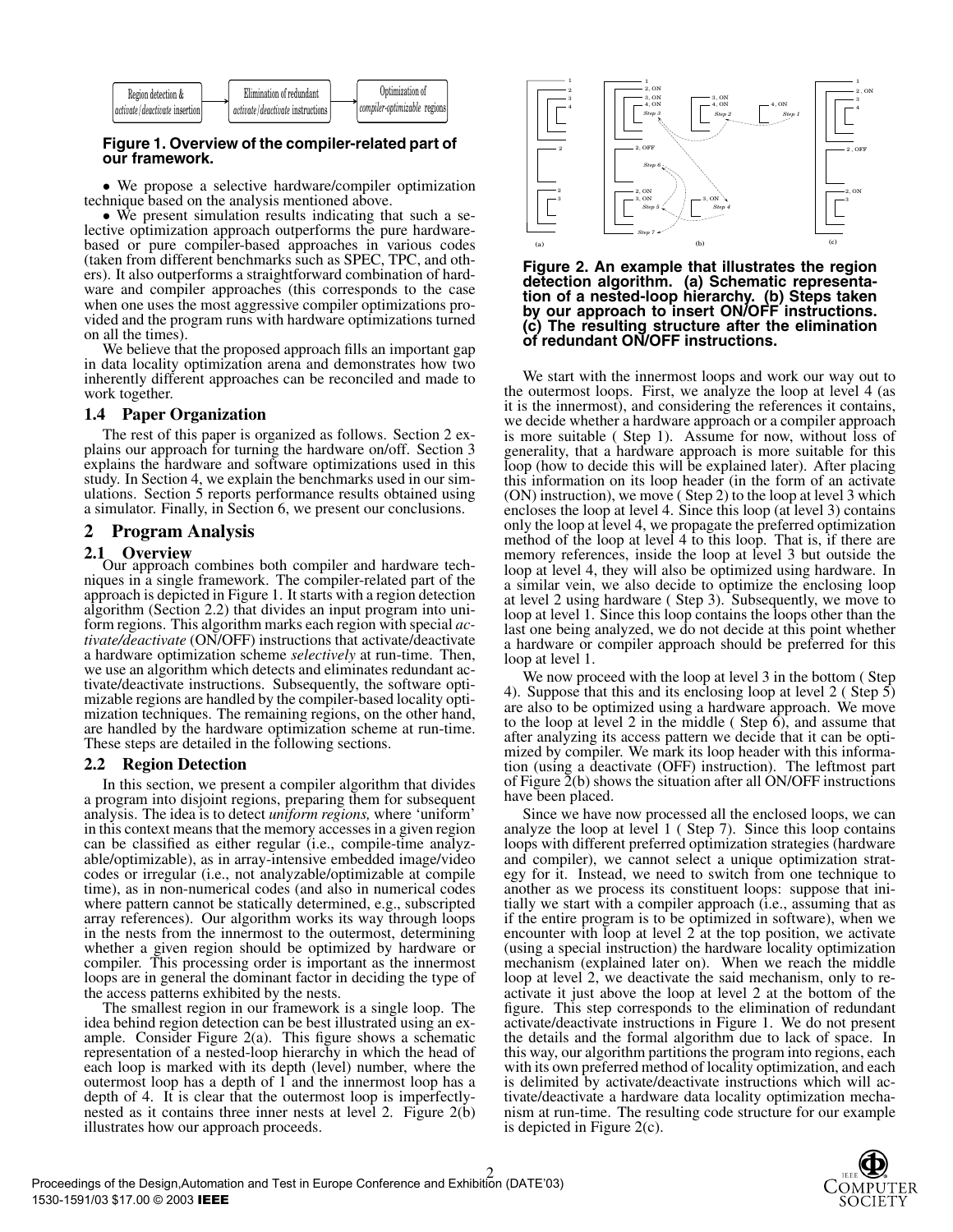The regions that are to be optimized by compiler are transformed statically at compile-time using a locality optimization scheme (Section 3.2). The remaining regions are left unmodified as their locality behavior will be improved by the hardware during run-time (Section 3.1). Later in the paper, we discuss why it is not a good idea to keep the hardware mechanism on for the entire duration of the program (i.e., irrespective of whether the compiler optimization is used or not).

An important question now is what happens to the portions of the code that reside within a large loop but are sandwiched between two nested-loops with different optimization schemes (hardware/compiler)? For example, in Figure 2(a), if there are statements between the second and third loops at level 2 then we need to decide how to optimize them. Currently, we assign an optimization method to them considering their references. In a sense they are treated as if they are within an imaginary loop that iterates only once. If they are amenable to compilerapproach, we optimize them statically at compile-time, otherwise we let the hardware deal with them at run-time.

#### **2.3 Selecting an Optimization Method for a Loop**

We select an optimization method (hardware or compiler) for a given loop by considering the references it contains. We divide the references in the loop nest into two disjoint groups, analyzable (optimizable) references and non-analyzable (not optimizable) references. If the ratio of the number of analyzable references inside the loop and the total number of references inside the loop exceeds a pre-defined threshold value, we optimize the loop in question using the compiler approach; otherwise, we use the hardware approach.

Suppose i, j, and k are loop indices or induction variables for a given (possibly nested) loop. The analyzable references are the ones that fall into one of the following categories:

• scalar references, e.g., A<br>• affine array references, e.g., B[i], C[i+j][k-1]

Examples of non-analyzable references, on the other hand, are as follows:

• non-affine array references, e.g.,  $D[i^2] [j]$ ,  $E[i/j]$ ,  $F[3] [i * j]$ 

• indexed (subscripted) array references, e.g., G[IP[j]+2]

• pointer references, e.g., \*H[i],\*I • struct constructs, e.g., J.field, K->field

Our approach checks at compile-time the references in the loop and calculates the ratio mentioned above, and decides whether compiler should attempt to optimize the loop. After an optimization strategy (hardware or compiler) for the innermost loop in a given nested-loop hierarchy is determined, the rest of the approach proceeds as explained in the previous subsection (i.e., it propagates this selection to the outer loops).

## **3 Optimization Techniques**

In this section, we explain the hardware and software optimizations used in our simulations.

#### **3.1 Hardware Optimization**

The approach to locality optimization by hardware concentrates on reducing conflict misses and their effects. Data accesses together with low set-associativity in caches may exhibit substantial conflict misses and performance degradation. To eliminate the costly conflict misses, we use the strategy proposed by Johnson and Hwu [8, 9]. This is a selective variable size caching strategy based on the characteristics of accesses to memory locations. The principle idea behind the technique presented in [8] is to avoid such misses by not caching the memory regions with low access frequency, thereby keeping the highly accessed regions of the memory in cache. And in the case where spatial locality is expected for the fetched data, fetch larger size blocks. The overall approach is illustrated in Figure 3.

The scheme has two crucial parts  $- (1)$  a mechanism to track the access frequency of different memory locations and detect



**Figure 3. Hardware locality optimization scheme.**

spatial locality, and **(2)** a decision logic to assist the cache controller to make caching decisions based on the access frequencies and spatial locality detection. To track the frequency of access to memory locations, the memory is divided into groups of adjacent cache blocks, called macro-blocks [8]. A Memory Access Table (MAT) captures the access frequencies of the macro-blocks. An additional table called Spatial Locality Detection Table (SLDT) is used to detect spatial locality. Each entry in the SLDT tracks spatial hits and misses for the block and stores this information by incrementing or decrementing the Spatial Counter. Exact mechanism of detecting spatial hits can be found in [9]. It is also possible to use victim caches to reduce the number of conflict misses. In this approach, a small fullyassociative cache is used for the blocks to be replaced from the cache. If a block is to be replaced, then it is put in the victim cache. If a request comes to the block while it is still residing in the victim cache, the request is completed without going to the next level in memory hierarchy. Detailed information about victim caches can be found in [10].

#### **3.2 Compiler Optimization**

Compiler techniques for optimizing cache locality use loop and data transformations. In this section, we revise a technique that optimizes regular nested loops to take advantage of a cache hierarchy. The compiler optimization methodology used in this work is as follows:

• Using affine loop and data transformations, we first optimize temporal and spatial locality aggressively.

• We then optimize register usage through unroll-and-jam and scalar replacement.

For the first step, we use an extended form of the approach presented in [5]. We have chosen this method for two reasons. First, it uses both loop and data transformations, and is more powerful than pure loop ([13]) and pure data ([12]) transformation techniques. Secondly, this transformation framework was readily available to us. It should be noted, however, that other locality optimization approaches such as [12] would result in similar output codes for the regular, array-based programs in our experimental suite. The second step is fairly standard and its details can be found in [4]. A brief summary of this compiler optimization strategy follows. Consider the following loop nest:

$$
for (i=1; i<=N; i++)for (j=1; j<=N; j++)U[j] = V[j][i] + W[i][j];
$$

The approach detects that the loop j (and consequently the loop i) can be optimized by the compiler. Informally, the approach optimizes the nest (containing the loops i and j) as follows. It first determines the intrinsic temporal reuse in the nest. In this example, there is temporal reuse for only the ref-

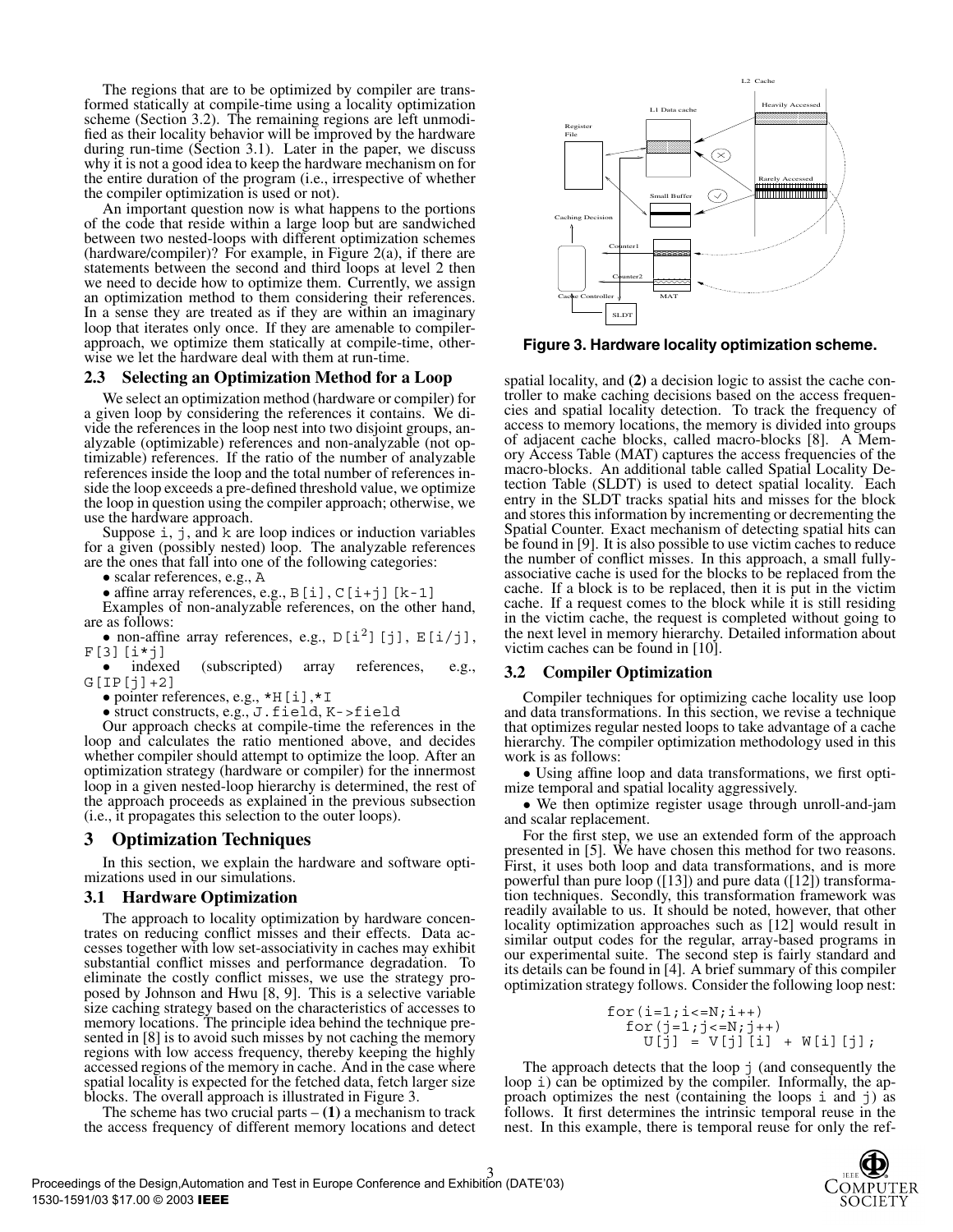**Table 1. Base processor configuration.**

| Issue width                |                                              |
|----------------------------|----------------------------------------------|
| L1 (data) size             | 32K, 4-way set-associative, 32-byte blocks   |
| L1 (instruction) size      | 32K, 4-way set-associative, 32-byte blocks   |
| $L2$ size                  | 512K, 4-way set-associative, 128-byte blocks |
| L1 access time             | 2 cycle                                      |
| L <sub>2</sub> access time | 10 cycles                                    |
| Memory access time         | 100 cycles                                   |
| Memory bus width           | 8 bytes                                      |
| Number of memory ports     | 2                                            |
| Number of RUU entries      | 64                                           |
| Number of LSO entries      | 32                                           |
| <b>Branch</b> prediction   | bi-modal with 2048 entries                   |
| TLB (data) size            | 512K, 4-way associative                      |
| TLB (instruction) size     | 256K, 4-way associative                      |

erence  $U[j]$ ;<sup>1</sup> the other references exhibit only spatial reuse [13]. Therefore, in order to exploit the temporal reuse in the innermost position, the loops are interchanged, making the loop i innermost. Now this loop accesses the array V along the rows, and the array W along the columns. These access patterns result in selection of a row-major memory layout for the array V and a column-major memory layout for the array W. Once the memory layouts have been determined, implementing them in a compiler that uses a fixed default layout for all arrays (e.g., row-major in C) is quite mechanical [12]. After this step, depending on the architectural model (e.g., number of registers, pipeline structure, etc.), the compiler applies scalar placement and unroll-and-jam.

# **4 Methodology**

## **4.1 Setup**

The SimpleScalar [3] processor simulator was modified to carry out the performance evaluations. SimpleScalar is an execution-driven simulator, which can simulate both in-order and out-of-order processors. The baseline processor configuration for our experiments is described in Table 1. The simulator was modified to model a system with the hardware optimization schemes described in Section 3.1. The bypass buffer is a fully– associative cache with 64 double words and uses LRU replacement policy. The MAT has 4, 096 entries and the macro-block sizes are set to 1 KB (as in [8]). When simulating victim caches, we used a victim cache of 64 and 512 entries for level 1 and level 2 caches, respectively [10]. In addition, a flag indicated whether to apply the hardware optimization or not. The instruction set was extended to include activate/deactivate instructions to turn this optimization flag ON/OFF. When the hardware optimization is turned off, we simply ignore the mechanism.

After extensive experimentation with different threshold values, a threshold value (Section 2.3) of 0.5 was selected to determine whether a hardware or a compiler scheme needs to be used for a given inner loop. In the benchmarks we simulated, however, this threshold was not so critical, because in all the benchmarks, if a code region contains irregular (regular) access, it consists mainly of irregular (regular) accesses (between 90% and 100%). *In all the results presented in the next section, the performance overhead of ON/OFF instructions have also been taken into account.*

#### **4.2 Benchmarks**

Our benchmark suite represents programs with a very wide range of characteristics. We have chosen three codes from SpecInt95 benchmark suite (*Perl*, *Compress*, *Li*), three codes from SpecFP95 benchmark suite (*Swim*, *Applu*, *Mgrid*), one code from SpecFP92 (*Vpenta*), and six other codes from several benchmarks: *Adi* from Livermore kernels, *Chaos*, *TPC-C*, and three queries from *TPC-D* (*Q1*, *Q3*, *Q6*) benchmark suite. For the TPC benchmarks, we implemented a code segment performing the necessary operations (to execute query).

An important categorization for our benchmarks can be made according to their access patterns. By choosing these benchmarks, we had a set that contains applications with regular access patterns (*Swim*, *Mgrid*, *Vpenta*, and *Adi*), a set with irregular access patterns (*Perl*, *Li*, *Compress*, and *Applu*), and a set with mixed (regular + irregular) access patterns (remaining applications). Note that there is a high correlation between the nature of the benchmark (floating-point versus integer) and its access pattern. In most cases, numeric codes have regular accesses and integer benchmarks have irregular accesses.

Table 2 summarizes the salient characteristics of the benchmarks used in this study, including the inputs used, the total number of instructions executed, and the miss rates  $(\%)$ . The numbers in this table were obtained by simulating the base configuration in Table 1. For all the programs, the simulations were run to completion. It should also be mentioned, that in all of these codes, the conflict misses constitute a large percentage of total cache misses (approximately between 53% and 72% even after aggressive array padding).

#### **4.3 Simulated Versions**

For each benchmark, we experimented with four different versions — **(1)** *Pure Hardware* – the version that uses only hardware to optimize locality (Section 3.1); **(2)** *Pure Software* – the version that uses only compiler optimizations for locality (Section 3.2); **(3)** *Combined* – the version that uses both hardware and compiler techniques for the *entire duration* of the program; and **(4)** *Selective* (*Hardware/Compiler*) – the version that uses hardware and software approaches *selectively* in an integrated manner as explained in this paper (our approach).

## **4.4 Software Development**

For all the simulations performed in this study, we used two versions of the software, namely, the base code and the optimized code. Base code was used in simulating the pure hardware approach. To obtain the base code, the benchmark codes were transformed using an optimizing compiler that uses aggressive data locality optimizations. During this transformation, the highest level of optimization was performed (O3). The code for the pure hardware approach is generating by turning of the data locality (loop nest optimization) using a compiler flag.

To obtain the optimized code, we first applied the data layout transformation explained in Section 2.1. Then, the resulting code was transformed using the compiler, which performs several locality-oriented optimizations including tiling and looplevel transformations. The output of the compiler (transformed code) is simulated using SimpleScalar. It should be emphasized that the pure software approach, the combined approach, and the selective approach all use the same optimized code. The only addition for the selective approach was the (ON/OFF) instructions to turn on and off the hardware. To add these instructions, we first applied the algorithm explained in Section 2 to mark the locations where (ON/OFF) instructions to be inserted. Then, the data layout algorithm was applied. The resulting code was then transformed using the compiler. After that, the output code of the compiler was fed into SimpleScalar, where the instructions were actually inserted in the assembly code.

# **5 Performance Results**

All results reported in this section are obtained using the cache locality optimizer in [8, 9] as our hardware optimization mechanism. The detailed results obtained using a victim cache strategy as our hardware mechanism are omitted due to lack of space, but they are summarized later in Table 3 and in Section 5.2.

#### **5.1 Results for Cache Bypassing**

Figure 4 shows the improvement in terms of execution cycles for all the benchmarks in our base configuration. The improvements reported here are relative to the base architecture, where



<sup>1</sup>*This reuse is carried by the outer loop* i*. The locality optimizations in general try to put as much of the available reuse as possible into the innermost loop positions.*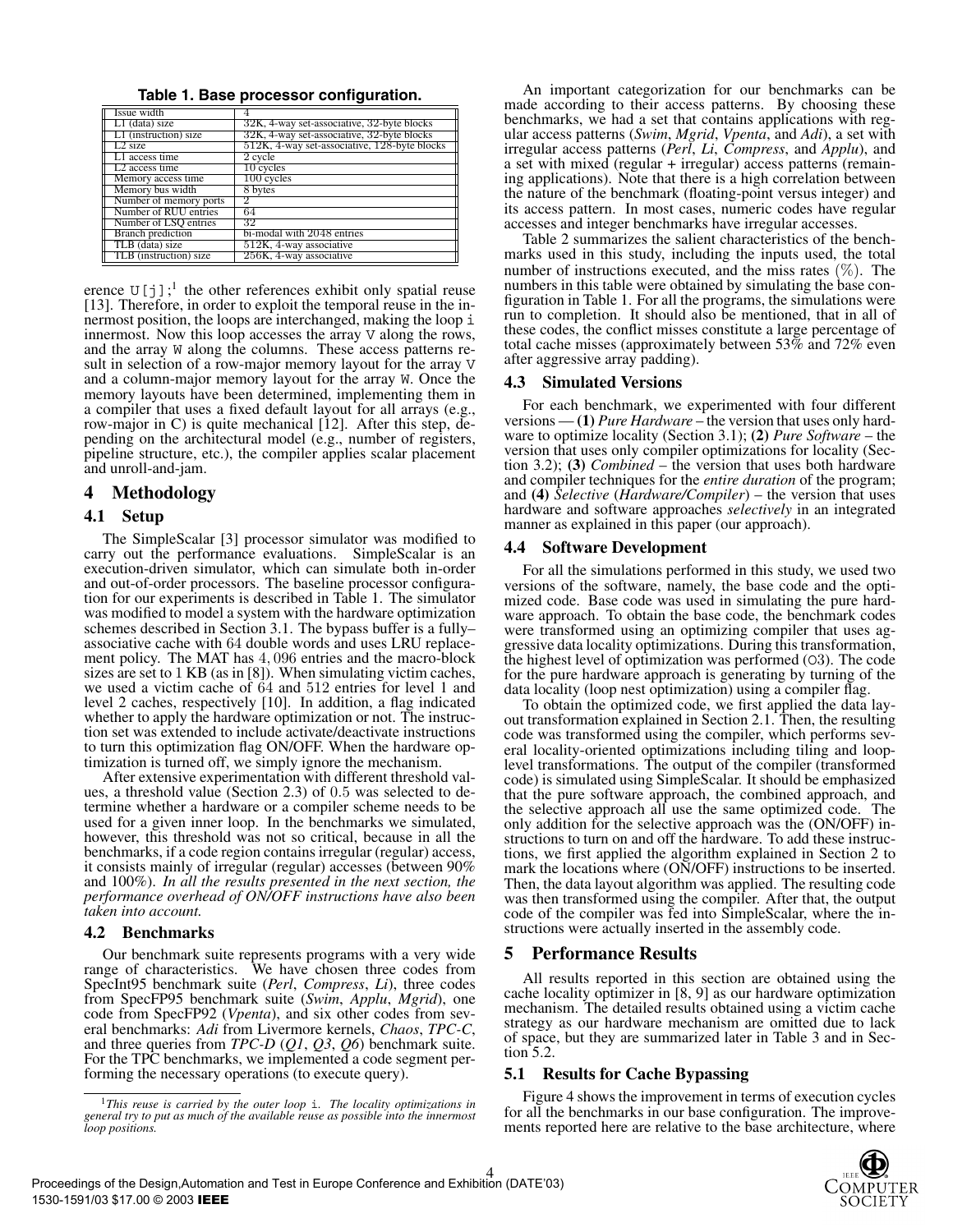











**Figure 8. Higher L2 associativity (8).**



| Table 2. Benchmark characteristics. 'M' denotes |  |
|-------------------------------------------------|--|
| millions.                                       |  |

| Benchmark       | Input                     | Number of           |             |            |
|-----------------|---------------------------|---------------------|-------------|------------|
|                 |                           | <i>Instructions</i> | <b>Miss</b> | Miss       |
|                 |                           | Executed            | Rate $[%]$  | Rate $[%]$ |
| Perl            | primes.in                 | 11.2M               | 2.82        | 1.6        |
| <b>Compress</b> | training                  | 58.2M               | 3.64        | 10.07      |
| Li              | train.lsp                 | 186.8M              | 1.95        | 3.73       |
| Swim            | train                     | 877.5M              | 3.91        | 14.42      |
| Applu           | train                     | 526.0M              | 5.05        | 13.22      |
| Mgrid           | mgrid.in                  | 78.7M               | 4.51        | 3.34       |
| Chaos           | mesh.2k                   | 248.4M              | 7.33        | 1.82       |
| Vpenta          | Large enough to fill L2   | 126.7M              | 52.17       | 39.79      |
| Adi             | Large enough to fill L2   | 126.9M              | 25.02       | 53.49      |
| TPC-C           | Generated using TPC tools | 16.5M               | 6.15        | 12.57      |
| TPC-D,01        | Generated using TPC tools | 38.9M               | 9.85        | 4.74       |
| TPC-D.03        | Generated using TPC tools | 67.7M               | 13.62       | 5.44       |
| $TPC-D, O6$     | Generated using TPC tools | 32.4M               | 4.20        | 10.98      |

the base code was simulated using the base processor configuration (Table 1).

As expected, the pure hardware approach yields its best performance for codes with irregular access. The average improvement of the pure hardware is 5.07%, and the average improvement for codes with regular access is only 2.19%. The average improvement of pure software approach, on the other hand, is 16.12%. The pure software approach does best for codes with regular access (averaging on a 26.63% percent improvement). The improvement due to the pure software approach for the rest of the programs is 9.5%. The combined approach improves the performance by  $17.37\%$  on the average. The average im-<br>provement it brings for codes with irregular access is  $13.62\%$ . The codes with regular access have an average improvement of 24.36% when the combined approach is employed.

Although, the naively combined approach performs well for several applications, it does not always result in a better performance. These results can be attributed to the fact that the hardware optimization technique used is particularly suited for irregular access patterns. A hardware mechanism designed for a set of applications with specific characteristics can adversely affect the performance of the codes with dissimilar locality behavior. In our case, the codes that have locality despite short term irregular access patterns are likely to benefit from the hardware scheme. The core data structures for the integer benchmarks have such access patterns. However, codes with uniform access patterns, like numerical codes are not likely to gain much out of the scheme. This is because these codes exhibit high spatial reuse which can be converted into locality by an optimizing compiler, or can be captured by employing a larger cache. The pure software approach has, on the other hand, its own limitations. While it is quite successful in optimizing locality in codes with regular access such as *Adi*, *Vpenta*, and *Swim*, (averaging 33.3%) average improvement it brings in codes with high percentage of irregular accesses is only 0.8%.

Our selective approach has an average improvement of 24.98%, which is larger than the sum of the improvements by the pure-hardware and pure-software approaches. Note that, although the combined approach performs well, our selective